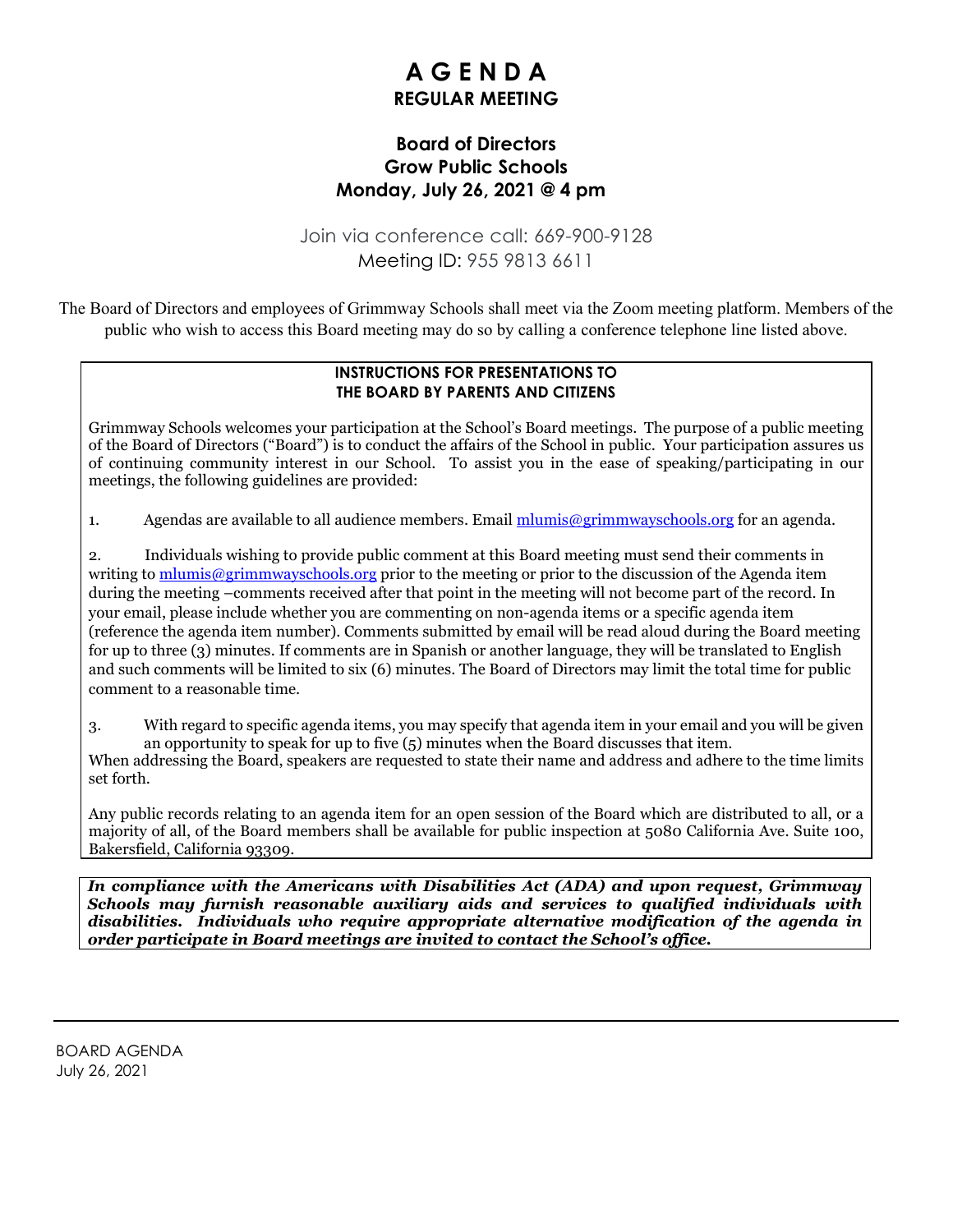#### **I. PRELIMINARY**

*A. CALL TO ORDER*

Meeting was called to order by the Board President at \_\_\_\_\_\_\_\_\_\_\_\_\_\_\_\_\_\_\_\_\_\_\_\_\_\_

*B. ROLL CALL*

|                    | Present | Absent |
|--------------------|---------|--------|
| Mr. Tom Mestmaker  |         |        |
| Mr. Matt Look      |         |        |
| Mr. Ernie Unruh    |         |        |
| Mr. Manuel Pantoja |         |        |
| Dr. Jean Fuller    |         |        |
|                    |         |        |

*C. FLAG SALUTE*

#### **II. COMMUNICATIONS**

- A. *ORAL COMMUNICATIONS:* Non-agenda items: no individual presentation shall be for more than three (3) minutes and the total time for this purpose shall not exceed fifteen (15) minutes. Ordinarily, Board members will not respond to presentations and no action can be taken. However, the Board may give direction to staff following a presentation.
	- B. For Information: GS Leadership Report
		- 1. Chief Executive Officer
		- 2. Chief Operating Officer
		- 3. Chief Academic Officer
		- 4. Principal Grimmway Academy Arvin
		- 5. Principal Grimmway Academy Shafter
	- C. June Fiscal Report

BOARD AGENDA July 26, 2021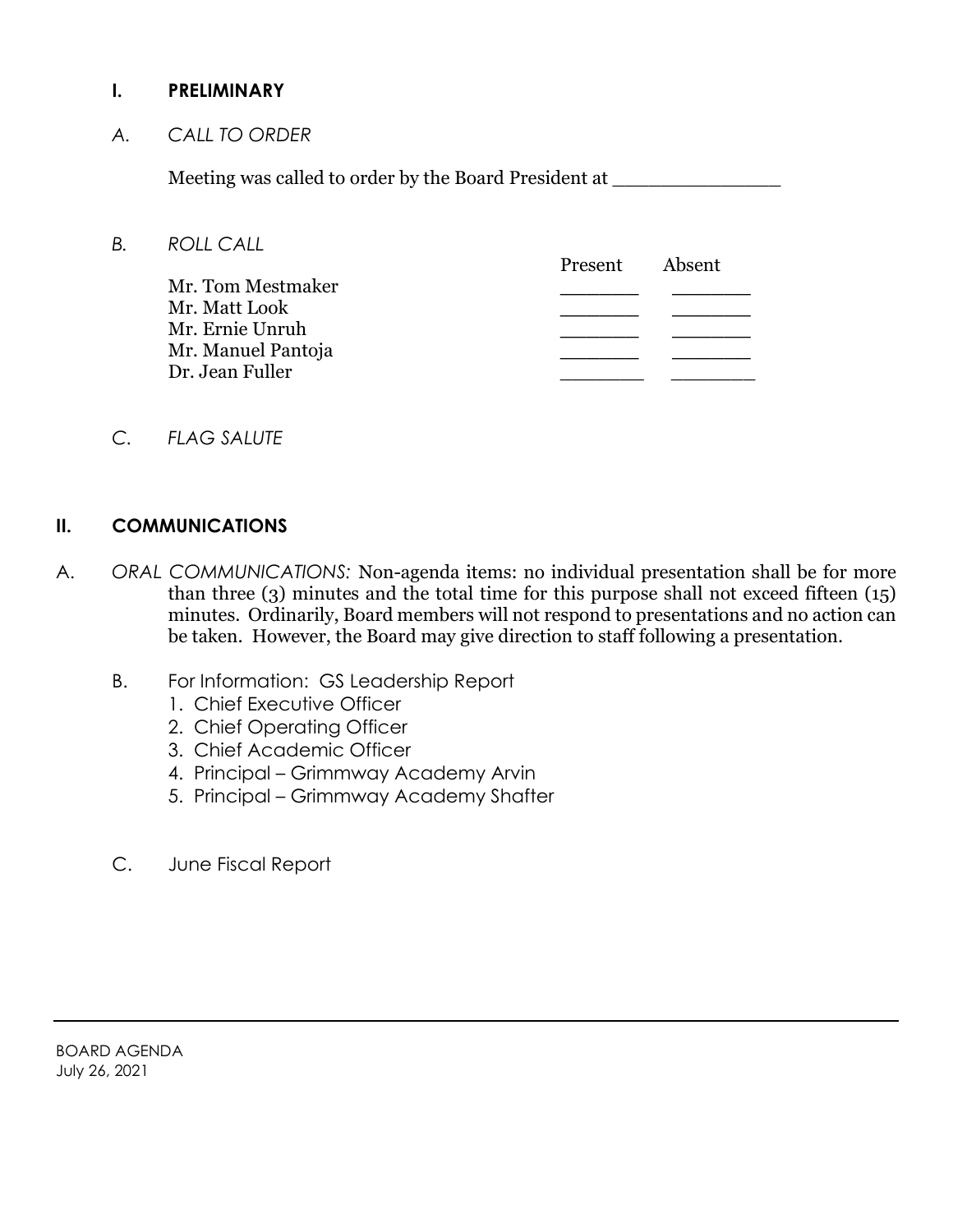# **III. ITEMS SCHEDULED FOR ACTION REFERENCE**

| Approval of Purchase Orders & Warrants & Credit Card<br>1.<br>Registers for June 2021 |                             |       | $III-A.1$ |
|---------------------------------------------------------------------------------------|-----------------------------|-------|-----------|
| It is recommended that the Board approve                                              | Motion: Action:             |       |           |
| Agenda Item III-A.1.                                                                  | Second: Vote:               |       |           |
| Approval of FY21-22 Grow Public Schools Instructional Minutes<br>2.                   |                             |       | $III-A.2$ |
| It is recommended that the Board approve                                              | Motion: Action:             |       |           |
| Agenda Item III-A.2.                                                                  | Second: Vote:               |       |           |
| Approval of Certificated, Classified & Home Office Handbooks<br>3.                    |                             |       | $III-A.3$ |
| It is recommended that the Board approve                                              | Motion: Action:             |       |           |
| Agenda Item III-A.3.                                                                  | Second: Vote:               |       |           |
| Approval of Success for All – Professional Development<br>$\overline{4}$              |                             |       | $III-A.4$ |
| It is recommended that the Board approve                                              | Motion: Action:             |       |           |
| Agenda Item III-A.4.                                                                  | Second: Vote:               |       |           |
| Approval of 21-22FY Ellevation Agreement<br>5.                                        |                             |       | $III-A.5$ |
| It is recommended that the Board approve                                              | Motion:______ Action:______ |       |           |
| Agenda Item III-A.5.                                                                  | Second: Vote:               |       |           |
| Approval of Sierra School Equipment Furniture Order for GA Arvin<br>6.                |                             |       | $III-A.6$ |
| It is recommended that the Board approve                                              | Motion: Action:             |       |           |
| Agenda Item III-A.6.                                                                  | Second: Vote:               |       |           |
| Approval of Sierra School Equipment Furniture Order for GA Shafter III-A.7<br>7.      |                             |       |           |
| It is recommended that the Board approve                                              | Motion: Action:             |       |           |
| Agenda Item III-A.7.                                                                  | Second:                     | Vote: |           |